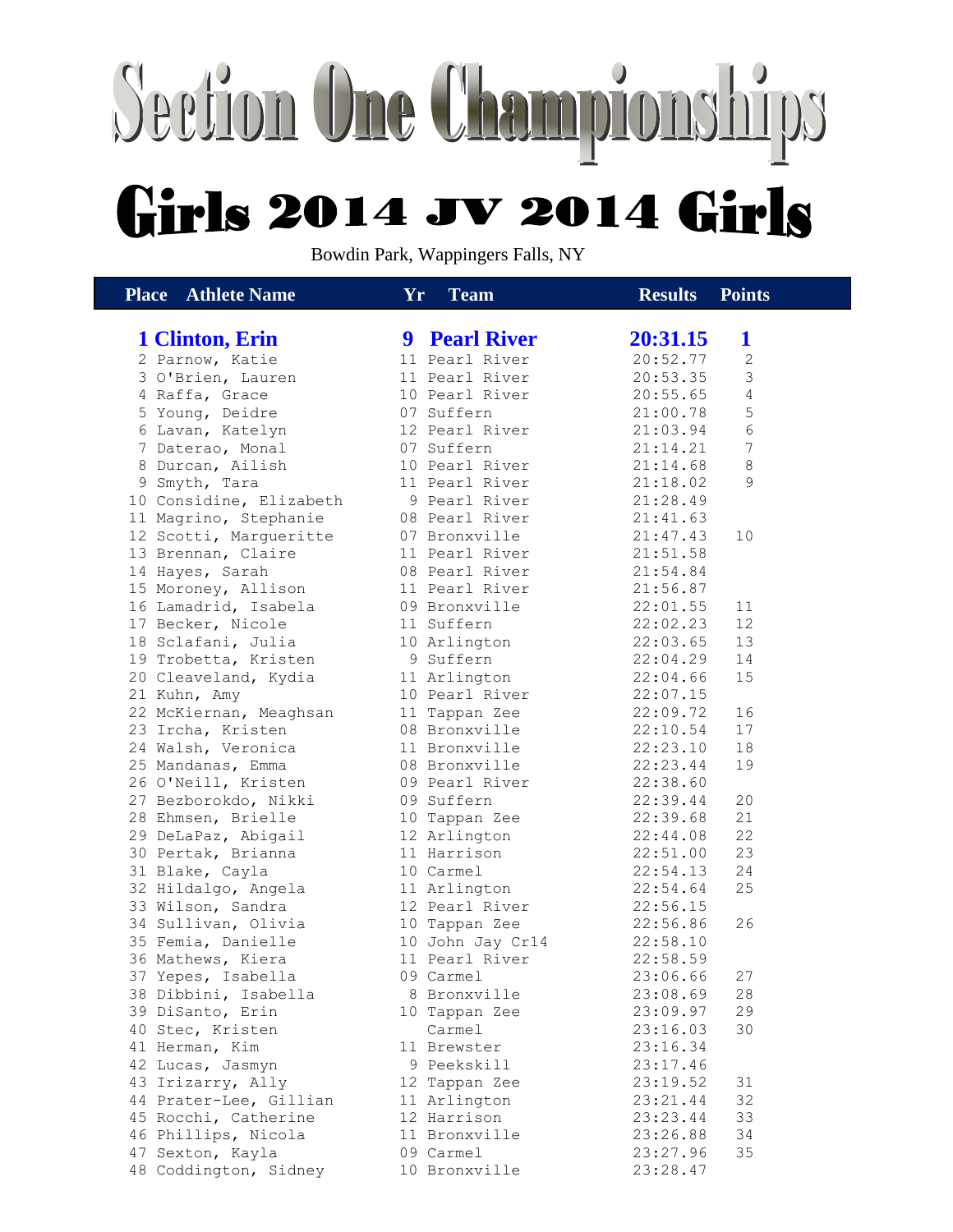| 49 Tierney, Leigha                    | 9 Tappan Zee      | 23:29.01 | 36 |
|---------------------------------------|-------------------|----------|----|
| 50 Marrinan, Katherine                | 11 Bronxville     | 23:31.11 |    |
| 51 Delgrosso, Julianne                | 11 Pearl River    | 23:33.85 |    |
| 52 Murphy, Nessa                      | 10 Pearl River    | 23:34.92 |    |
| 53 Fitzgerald, Abby                   | 12 Nanuet         | 23:39.63 |    |
| 54 Dibbini, Sophia                    | 10 Bronxville     | 23:43.39 |    |
| 55 Lennon, Erin                       | 10 Brewster       | 23:50.59 |    |
| 56 Reda, Emily                        | 09 Suffern        | 23:52.14 | 37 |
| 57 Sheridan, Jackie                   | 9 Tappan Zee      | 23:54.21 | 38 |
| 58 Kapur, Anjali                      | 09 Somers         | 23:56.28 | 39 |
| 59 Ryan, Sarah                        | 12 Harrison       | 23:59.85 | 40 |
| 60 Hoane, Alexis                      | 11 Horace Greeley | 24:06.58 |    |
| 61 Surprenant, Mina                   | 11 Pearl River    | 24:08.74 |    |
| 62 Diaz, Alondra                      | 10 Brewster       | 24:09.05 |    |
| 63 Kreider, Molly                     | 09 Suffern        | 24:14.59 | 41 |
| 64 Tung, Jaclyn                       | 09 White Plains   | 24:15.23 | 42 |
| 65 Frasier, Fernanda                  | 9 Bronxville      | 24:20.46 |    |
| 66 Chen, Selia                        | 12 Nanuet         | 24:21.60 |    |
|                                       |                   | 24:22.69 | 43 |
| 67 Fanous, Miriam<br>68 Baez, Jasmine | 09 Mahopac        | 24:23.62 | 44 |
|                                       | 09 White Plains   | 24:25.89 |    |
| 69 Simons, Lauren                     | 10 Somers         |          | 45 |
| 70 Rinaldi, Ava                       | 09 Carmel         | 24:31.49 | 46 |
| 71 Scotti, Meagan                     | 11 Bronxville     | 24:33.18 |    |
| 72 Kerj, Emme                         | 11 Bronxville     | 24:36.16 |    |
| 73 Lieto, Hannah                      | 09 Mahopac        | 24:41.47 | 47 |
| 74 McGinley, Aisling                  | 12 Pearl River    | 24:42.07 |    |
| 75 Marino, Liz                        | 11 Harrison       | 24:44.24 | 48 |
| 76 Crisci, Jordan                     | 11 Mahopac        | 24:44.83 | 49 |
| 77 Zorn, Casey                        | 11 Somers         | 24:47.80 | 50 |
| 78 Aloni, Revital                     | 10 White Plains   | 24:48.35 | 51 |
| 79 Detora, Katherine                  | 12 Pearl River    | 24:52.99 |    |
| 80 Kohlbrenner, Cara                  | 11 Tappan Zee     | 24:59.97 |    |
| 81 Vishwanathan, Nethra               | 09 Nanuet         | 25:01.36 |    |
| 82 Barr, Haley                        | 09 Bronxville     | 25:04.53 |    |
| 83 Hynes, Brooke                      | 11 Tappan Zee     | 25:06.64 |    |
| 84 Cacace, Marissa                    | 09 Roy C Ketcham  | 25:07.10 | 52 |
| 85 Pein, Romy                         | 10 Harrison       | 25:07.37 | 53 |
| 86 Gonzalez, Nadia                    | 10 Harrison       | 25:08.22 | 54 |
| 87 Carlton, Anders                    | 12 Dobbs Ferry    | 25:09.15 |    |
| 88 Silipigni, Carolyn                 | 12 Horace Greeley | 25:10.19 |    |
| 89 Newman, Grace                      | 12 John Jay Cr14  | 25:11.66 |    |
| 90 Giacobbe, Lauren                   | 10 Somers         | 25:15.08 | 55 |
| 91 Beller, Elise                      | 12 Tappan Zee     | 25:17.22 |    |
| 92 Mattera, Kristen                   | 11 Tappan Zee     | 25:23.47 |    |
| 93 Palma, Molly                       | 07 Bronxville     | 25:23.69 |    |
| 94 Scerri, Dylan                      | 12 Brewster       | 25:29.81 |    |
| 95 Aguirre, Michelle                  | 12 Harrison       | 25:30.14 | 56 |
| 96 Lewis, Emma                        | 11 Bronxville     | 25:31.19 |    |
| 97 Marini, Sarah                      | 09 Suffern        | 25:32.17 |    |
| 98 Rizzo, Diana                       | 09 Tappan Zee     | 25:34.03 |    |
| 99 Cardon, Kaitlin                    | 12 White Plains   | 25:43.05 | 57 |
| 100 Fox, Rebecca                      |                   |          | 58 |
|                                       | 09 Arlington      | 25:45.25 |    |
| 101 Chan, Cheryl                      | 09 Suffern        | 25:57.60 |    |
| 102 Putnam, Margot                    | 12 Horace Greeley | 26:05.12 |    |
| 103 Joyner, Helen                     | 11 Tappan Zee     | 26:13.21 |    |
| 104 Mazzola, Emilie                   | 09 Briarcliff     | 26:14.76 |    |
| 105 McManus, Hallie                   | 10 Horace Greeley | 26:34.01 |    |
| 106 Daly, Nicole                      | 09 Mahopac        | 26:35.41 | 59 |
| 107 Feldman, Alexandra                | 09 White Plains   | 26:43.42 | 60 |
| 108 Fry, Eliza                        | 10 Dobbs Ferry    | 26:45.61 |    |
| 109 Tromer, Natalie                   | 10 Tappan Zee     | 26:47.66 |    |
| 110 Finan, Faith                      | 10 Pearl River    | 26:49.58 |    |
| 111 Alfano, Allegra                   | 11 Bronxville     | 26:50.96 |    |
| 112 Maloney, Alex                     | 10 Tappan Zee     | 26:53.35 |    |
| 113 Chang, Drew                       | 10 Tappan Zee     | 26:56.00 |    |